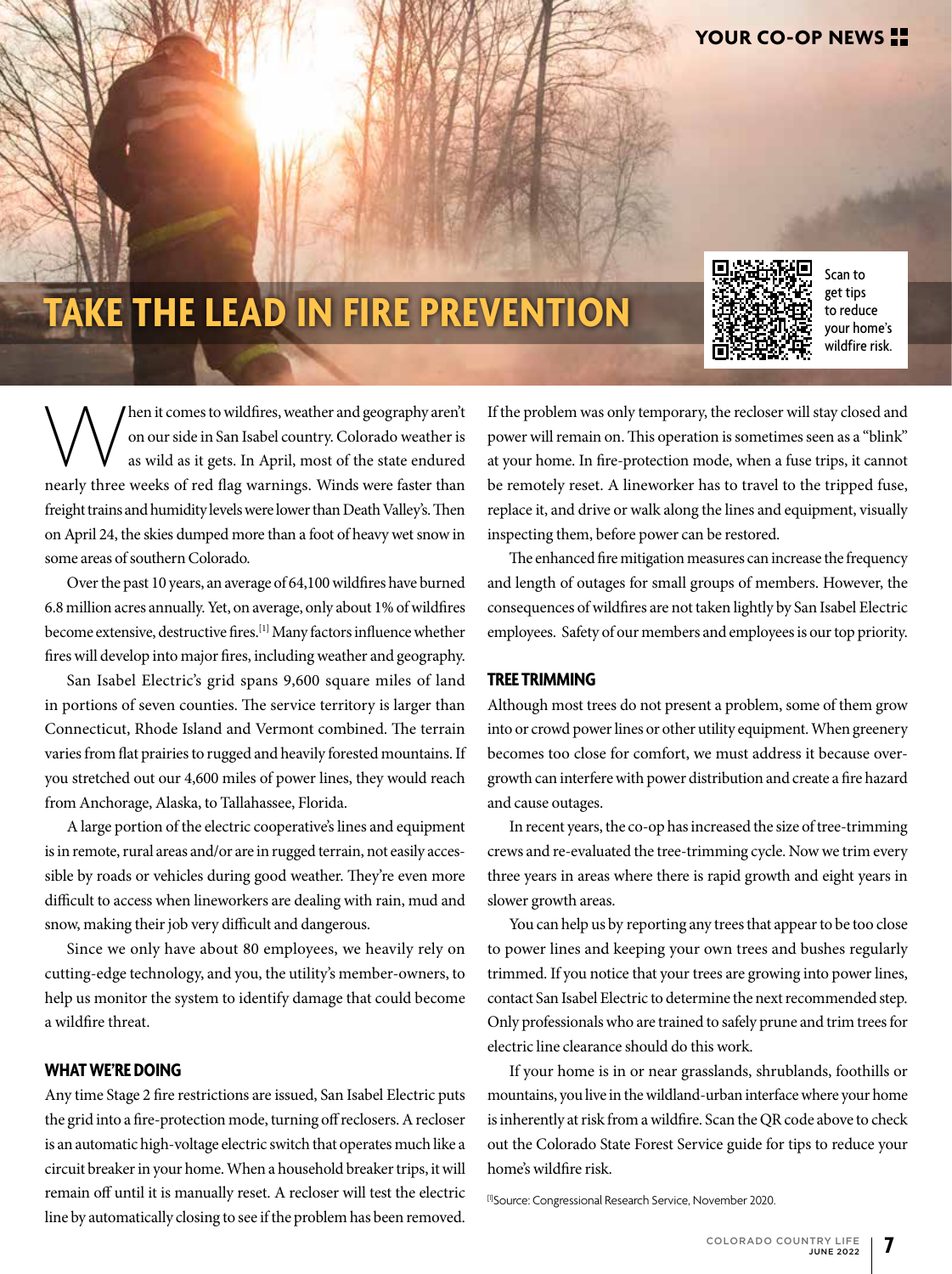## **H** YOUR CO-OP NEWS

# SIEA Board Member **Resigns After 20 Years of Service**

long-serving member of the San Isabel Electric Board of Directors has formally resigned.

After 20 years, Joseph Costa, a Weston resident, resigned from the board on April 22. He served on the SIEA board as the District

7 representative, representing **Joseph Costa** Aguilar, Trinidad West and vicinity.

"I very much enjoyed my years on the board. The board always had the members' best interests at heart. As for myself it was time to move on allowing someone else to experience what SIEA is about." Costa said.



Costa was first elected to the board of directors in 2003. He is a Cooperative Credentialed Director, Board Leadership Certified, and holds the Director Gold Credential from the National Rural Electric Cooperative Association.

"We are thankful for Mr.

Costa's 20 years of dedicated service," said Edward Garcia, SIEA board of directors president.

Costa currently operates a ranch, raising cattle and hay with his wife and son. He also has a successful big game hunting operation with his sons. He and his wife, Anita, have been married for 42 years. They have four children and seven grandchildren.

"I've truly enjoyed working with Mr. Costa, learning about the historical events that shaped our region, and hearing impactful stories from rural Las Animas County," said Ryan Elarton, San Isabel Electric's General Manager.

"Mr. Costa's passion for serving his constituents has been a blessing for our cooperative," Elarton continued.

The board will follow the cooperative's bylaws to determine next steps regarding the vacancy in District 7.

## **SAN ISABEL ELECTRIC ANNOUNCES** RYAN ELARTON AS GENERAL MANAGER AND CHIEF EXECUTIVE OFFICER

The San Isabel Electric Board of Directors is pleased to announce Ryan Elarton as SIEA's general manager and chief executive officer.<br>Elarton has been acting interim GM and CEO as well as the announce Ryan Elarton as SIEA's general manager and chief executive officer.

chief financial officer since mid-January. Elarton has been the CFO since 2014. Elarton will be the GM and CEO effective immediately.

"Ryan brings excellent communication skills to this leadership role. The board is confident that he will support the company's mission and vision of reliability, affordability and quality service," said Ray Garcia, San Isabel Electric's president of the board.

"It's an honor and privilege to be selected for this position. I look forward to serving our members throughout southern Colorado," Elarton said.

Prior to working for San Isabel Electric, Elarton was the CFO for District 70. He is familiar with the needs and challenges in southern Colorado. Elarton grew up in Lamar. He and his family **Ryan Elarton** became members of San Isabel Electric



in 2004 when they moved to Pueblo West and have lived in the Greenhorn Valley since 2008.

In January, San Isabel Electric announced the departure of its GM and CEO Reg Rudolph. Rudolph had been GM and CEO since 2008. Rudolph was named the chief energy innovations officer at Tri-State Generation and Transmission. Tri-State produces the electricity that San Isabel Electric buys and distributes to southern Colorado.

## **SAVE THE DATE** SIEA ANNUAL MEETING **SATURDAY, SEPTEMBER 17 | JOHN MALL HIGH SCHOOL | WALSENBURG**

## **RUN FOR A POSITION ON THE BOARD OF DIRECTORS**

There are three seats on the San Isabel Electric Board of Directors up for election in 2022:

**District 2 — Rye, Colorado City & Vicinity District 7 — Aguilar, Trinidad West & Vicinity District 8 — Pueblo West Proper**

San Isabel Electric belongs to the consumers it serves. Every consumer who buys electricity from San Isabel Electric is a member and owner of the company. At the Annual Meeting, members, just like you, are elected to serve on the Board of Directors, to make decisions about rates, renewables and other ways the cooperative operates. A candidate can be nominated for a director position in two ways. The candidate can be selected by the Nominating Committee. Members of the Nominating Committee are appointed by the Board of Directors and will meet on June 22 at the SIEA headquarters in Pueblo West to nominate candidates. A candidate can also complete a petition, with at least 15 member signatures, and file it online no later than 5 p.m., July 19. **More information about running for the SIEA board is available at SIEA.com/BoardElections.**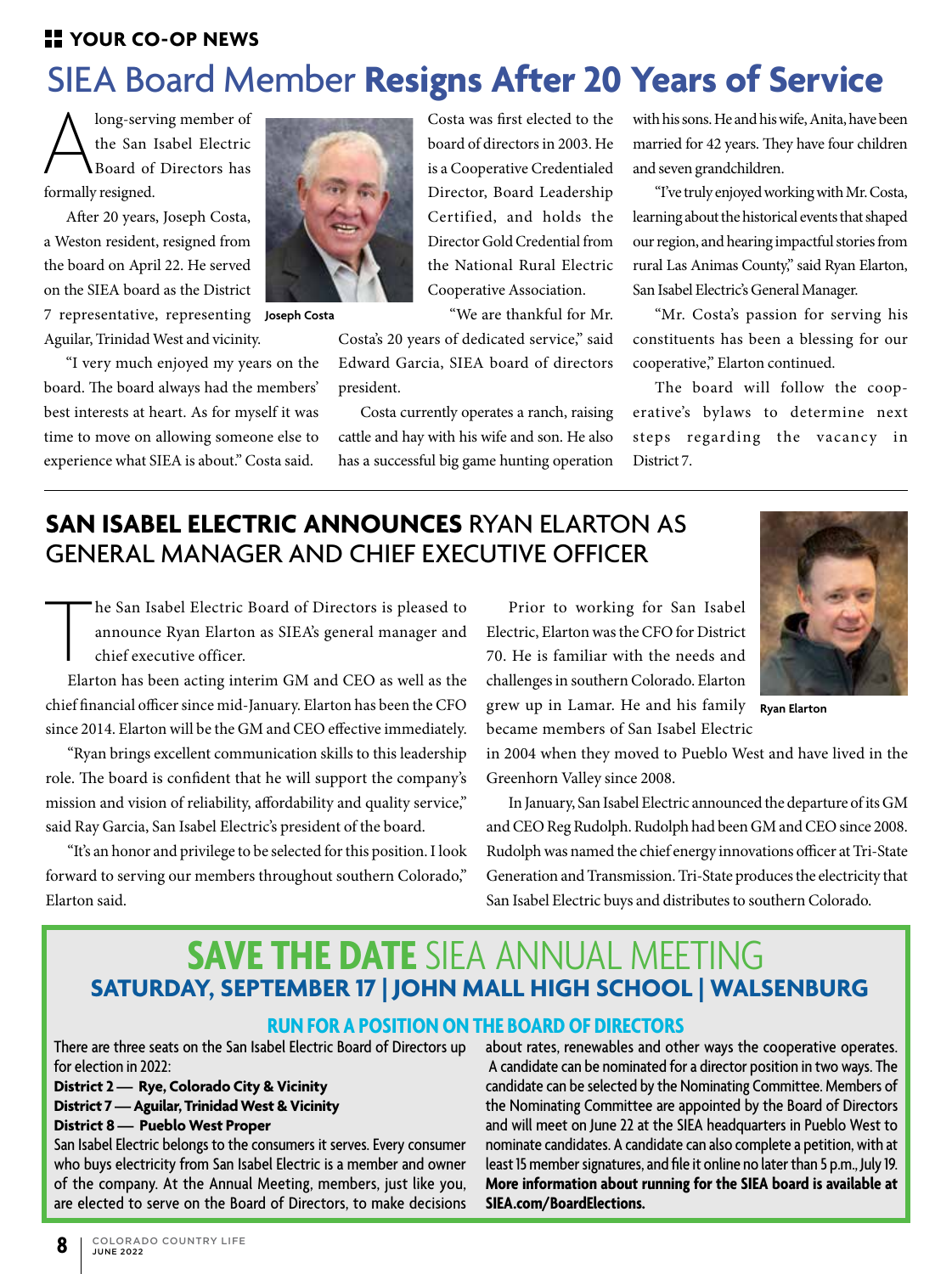

## **12 MONTHS**

No interest! Make the home upgrades you need now. **San Isabel Electric must be your electric utility.**



**Get Started Today! 719-647-6250 empower@siea.com siea.com/empower**

# **YOUR ONLY** ALL-IN-ONE

**ENERGY-EFFICIENCY** 

## **RETAIL, INSTALLATION & FINANCING PROVIDER**



**WHOLE HOUSE FANS HIGH VOLUME LOW** 



**SPEED (HVLS) FANS**



**ELECTRIC THERMAL STORAGE HEATERS**



**CUMMINS GENERATORS WATER HEATERS INSULATION**





## **How Empower Works**



**Request a free consultation**











**Third-party oversight**